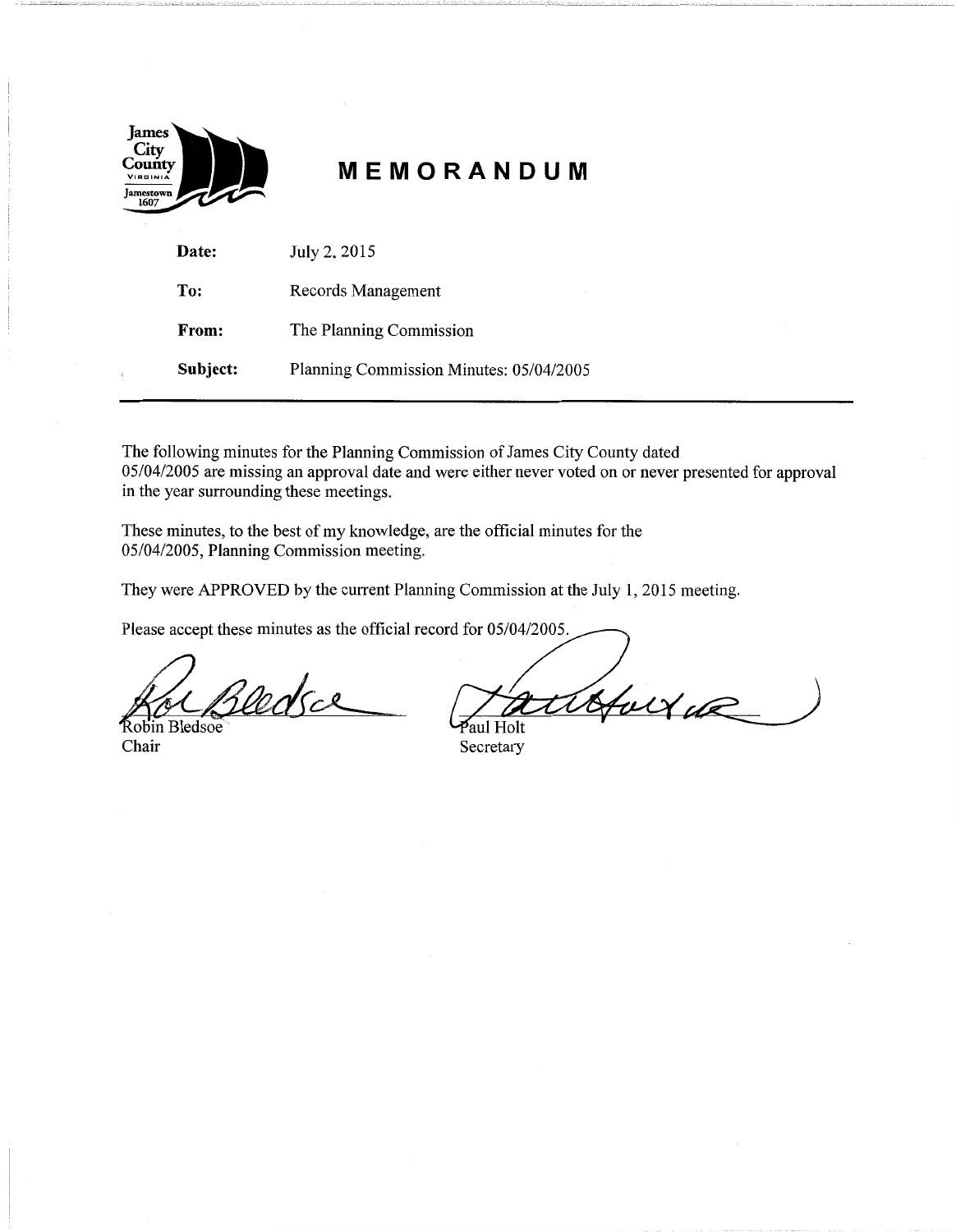A JOINT WORK SESSION OF THE PLANNING COMMISSION AND BOARD OF SUPERVISORS OF THE COUNTY OF JAMES CITY, VIRGINIA, WAS HELD ON THE TWENTY-FOURTH DAY OF MAY, TWO-THOUSAND AND FIVE, AT 4:00 P.M. IN THE COUNTY GOVERNMENT CENTER BOARD ROOM, 101-F MOUNTS BAY ROAD, JAMES CITY COUNTY, VIRGINIA.

| 1. | ROLL CALL          | <b>ALSO PRESENT</b>                                |
|----|--------------------|----------------------------------------------------|
|    | <b>Jack Fraley</b> | Michael J. Brown, Supervisor Powhatan District     |
|    | Don Hunt           | Jay T. Harrison, Sr., Supervisor Berkeley District |
|    | <b>Jim Kennedy</b> | Bruce C. Goodson, Supervisor Roberts District      |
|    | Mary Jones         | John J. McGlennon, Supervisor Jamestown District   |
|    | George Billups     | M. Bradshaw, Supervisor Stonehouse District        |
|    | Wilford Kale       | Sanford B. Wanner, County Administrator            |
|    | Ingrid Blanton     | Leo P. Rogers, County Attorney                     |
|    |                    | Don Davis, Principal Planner                       |

#### 2. DISCUSSIONS

#### A. The Role of the Planning Commission in Development Review

The Board of Supervisors and Planning Commission members discussed the role of the Planning Commission (PC) in the development review process, increased efforts to get information to citizens and to get citizens involved with the PC.

The Board requested that the PC consider land use issues in respect to the Comprehensive Plan, adopted policies, and Code requirements; provide input to the Board on how the PC views the impacts to the community; how deferral issues should be handled by staff and the PC; and guidelines used by the PC to make decisions about land use issues.

### B. Balancing Residential and Non-Residential Development

The PC and the Board discussed the pace and balance of development in the County.

C. Purchase of Development Rights

The PC and the Board discussed the Board's commitment level to the Purchase of Development Rights program, the bond referendum to be considered by voters in November, and support for the program by citizens.

D. Rural Lands Study Status

Mr. Don Davis and the Board discussed the status of the Rural Lands study and desire of the Board to have a process that citizens can provide input into.